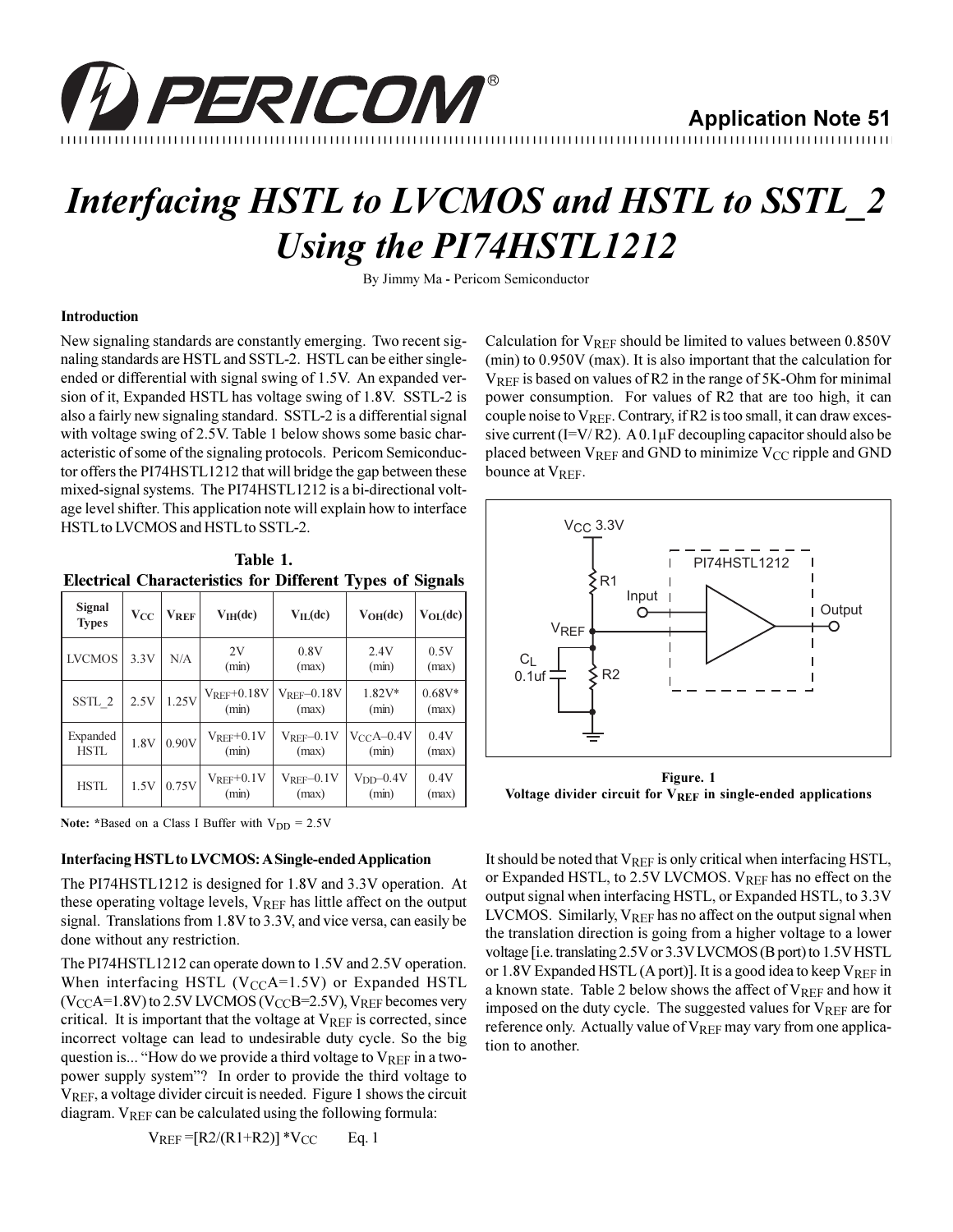## **Application Note 51**

PERICOM®

| <b>V</b> CCA        | $\bf V_{CC}B$ | <b>VREF</b> | <b>Duty Cycle</b>   |
|---------------------|---------------|-------------|---------------------|
| $1.80V \rightarrow$ | 2.50V         | 0.95V       | $\sim$ 50% vs. 50%  |
| $1.80V \rightarrow$ | 2.50V         | 0V          | $\sim$ 62% vs. 38%  |
| $1.50V \rightarrow$ | 2.50V         | 0.85V       | $\sim$ 50% vs. 50%  |
| $1.50V \rightarrow$ | 2.50V         | 0V          | $\sim 60\%$ vs. 40% |
|                     |               |             |                     |
| $1.80V \rightarrow$ | 3.30V         | 0.95V       | $\sim$ 49% vs. 51%  |
| $1.80V \rightarrow$ | 3.30V         | 0V          | $\sim$ 51% vs. 49%  |
| $1.50V \rightarrow$ | 3.30V         | 0.85V       | $\sim$ 48% vs. 52%  |
| $1.50V \rightarrow$ | 3.30V         | 0V          | $\sim$ 48% vs. 52%  |

|                                      |  |  |  |  |  | Table 2. VREF Values under Various Conditions |
|--------------------------------------|--|--|--|--|--|-----------------------------------------------|
| (Signal going from A port to B port) |  |  |  |  |  |                                               |







Figure 3. A single-ended voltage translation application, 1.8V to 3.3V. Duty cycle is ~50%. Signal with VREF = 0.95V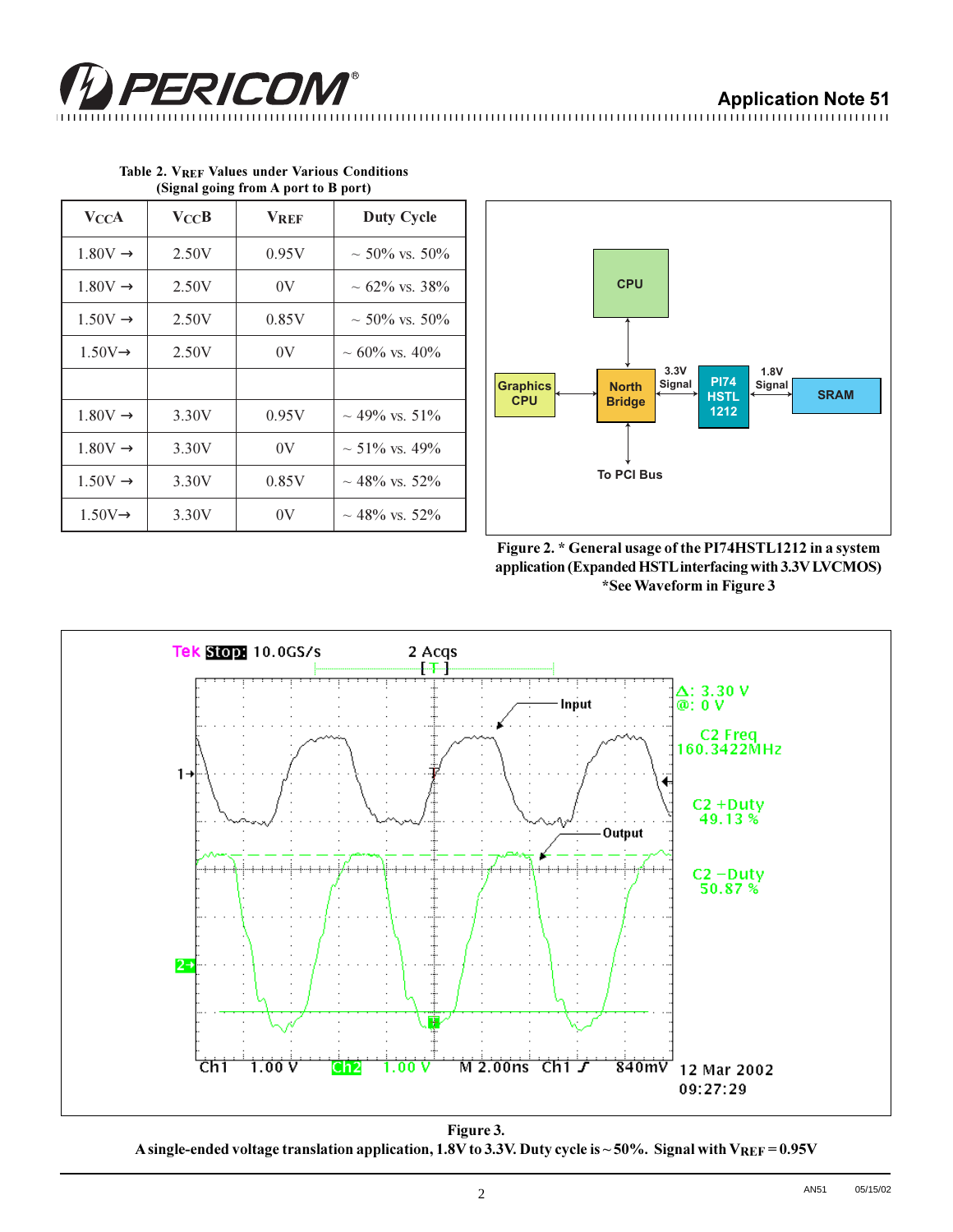

innimininininininininininin

Below, Figures 4 and 5 show a low-voltage application with HSTL (V<sub>CC</sub>A=1.5V) and LVCMOS (V<sub>CC</sub>B=2.5V). Under these voltages, V<sub>REF</sub> become a key factor for good duty cycle. The two figures below show the comparison between output signals when  $V_{REF} = 0V$ , and  $V_{REF}$ = 0.85V, respectively with V<sub>CC</sub>A=1.5V and V<sub>CC</sub>B=2.5V.



Figure 4. A single-ended voltage translation application, 1.5V to 2.5V. Duty cycle is ~50%. Signal with  $V_{REF} = 0.85V$ 



Figure 5. A single-ended voltage translation application, 1.5V to 2.5V. Duty cycle is ~60% vs. 40%. Signal with VREF = 0V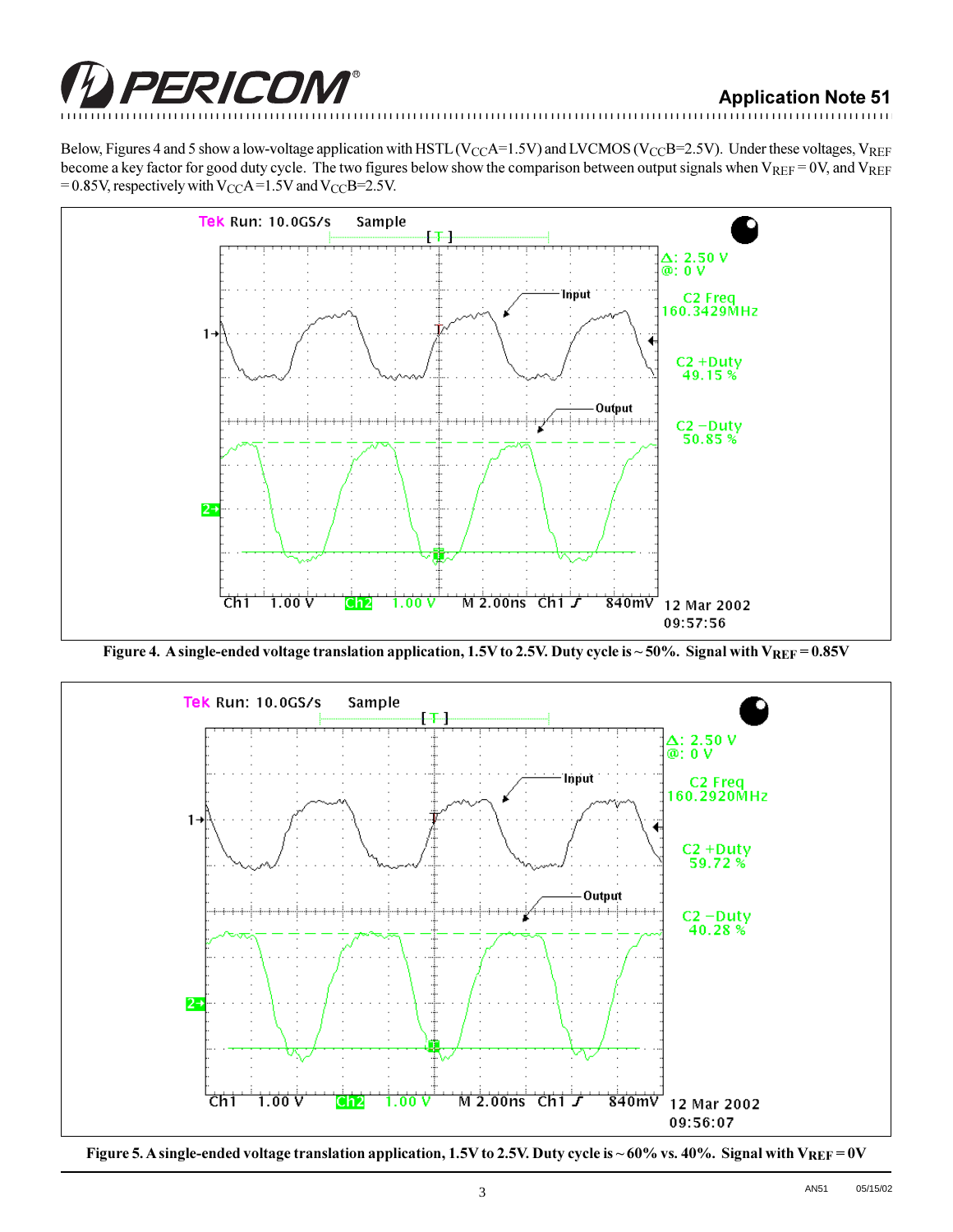

## Interfacing HSTL to SSTL\_2: A Differential Application

When interfacing differential HSTL to SSTL 2, voltage levels are in the range of 1.5V and 2.5V. At these voltages, it is important that the VREF value is correct since improper voltage levels will result in undesired duty cycle. As a consequence, the cross-point value will be offset from standard specification of V<sub>DD</sub>/2. Suggested values for V<sub>REF</sub> values are similar to the single-ended application. Again, similar to a single-ended application, a voltage divider circuit is needed to provide the correct voltages to V<sub>REF</sub>. Figure 6 shows the circuit diagram for VREF in a differential application. Figures 7 and 8 show a comparison between two differential signals with different a  $V_{REF}$  value at 0V and 0.85V respectively. From these two figures, it shows how dramatically VREF can affect the duty cycle and cross point of the output signal.



Figure 6. Voltage divider circuit for  $V_{REF}$  for differential applications



Figure 7. Differential application HSTL to SSTL\_2. Duty cycle is ~50%. VREF is adjusted to 0.85V. As a result, cross point value is closer to  $V_{DD}/2$ .